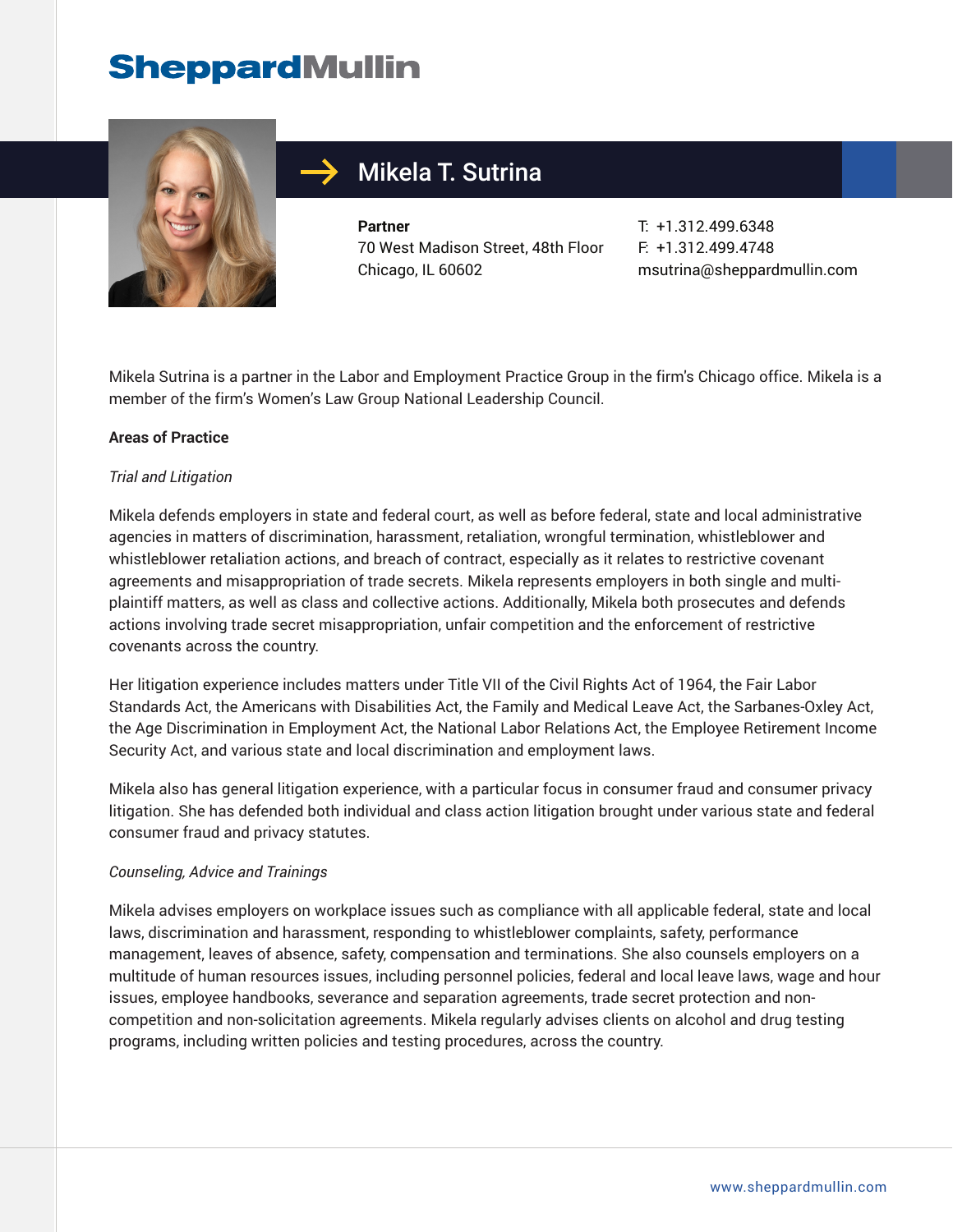Mikela analyzes the enforceability of non-competition restrictions and other restrictive covenants on a nationwide basis and has an expertise in structuring enforceable restrictive covenant agreements to best protect her clients' business interests. She also assists clients in drafting and structuring executive employment, separation and retention agreements.

Further, she conducts interactive trainings on issues such as recruitment, sexual harassment, discrimination, bullying and other workplace behavior, discipline and general legal compliance with federal, state and local laws and other regulations.

Mikela also works with clients involved in mergers and acquisitions to assess and evaluate the labor and employment liabilities associated with a specific transaction and to develop business-oriented and creative solutions to issues that may arise in any given transaction.

### *Internal Investigations*

Mikela regularly conducts internal investigations and audits on behalf of her clients regarding sexual harassment, discrimination, whistleblower complaints and wage and hour compliance, among other issues affecting the workplace. She is a seasoned investigator a skilled interviewer, especially in investigations involving highly sensitive and/or emotional fact patterns.

#### *Audits*

Mikela regularly interfaces with various federal, state and local agencies on behalf of her clients in conducting wage and hour audits. Mikela also regularly conducts pay equity audits for both large and small clients across the country to help them both identify pay equity risks and causal factors, and subsequently institute remedial mechanisms to proactively resolve areas of potential exposure. Mikela is well-versed on the ever changing landscape of pay equity legislation and her depth of experience helps clients effectively navigate these issues.

## **Articles**

- Three new laws slated for summer will require employers to be ready *Chicago Daily Law Bulletin*, 02.20.2020
- New marijuana law has ins, outs employers should be aware of *Chicago Daily Law Bulletin*, 02.13.2020
- Employers must pay attention to new laws, impact on workplace *Chicago Daily Law Bulletin*, 02.06.2020
- Deposition Questions in a Trade Secret Misappropriation and Breach of Restrictive Covenant Action (Plaintiff Employer to Defendant) *Lexis Practice Advisor*, 01.2020
- Cybersecurity Measures to Protect Employers' Confidential Information and Trade Secrets *Lexis Practice Advisor*, 05.11.2017
- Engaging in Discovery on Behalf of Plaintiffs in Trade Secret Misappropriation and Breach of Restrictive Covenant Actions *Lexis Practice Advisor*, 05.2017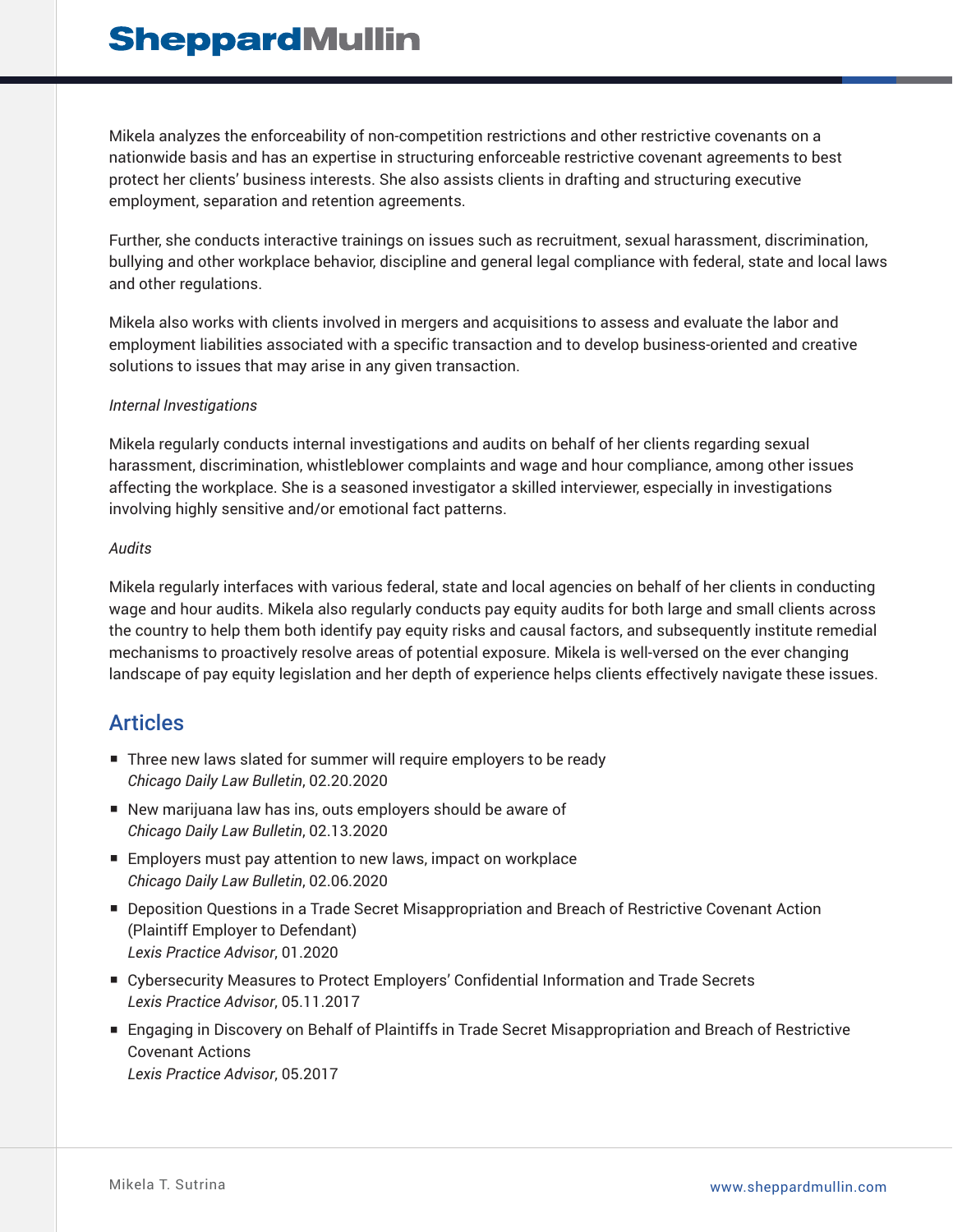# **SheppardMullin**

- Noncompete Agreements as Varied as Number of States, Courts *Chicago Daily Law Bulletin*, 05.04.2017
- What Organizations Need to Know When Facing Conditional Certification Under Section 216(B) of the FLSA *Thomas Reuters*, 08.2016

#### **Labor and Employment Law Blog Posts**

- "What Employers Need to Know About New Non-Compete Legislation in Illinois," June 8, 2021
- "Employers: Do Not Forget Your Sexual Harassment Prevention Training Requirement." May 4, 2020
- "DOJ and FTC Issue Joint Statement Regarding COVID-19 and Antitrust Violations," April 22, 2020
- "The CARES Act: A Comprehensive Overview for Employers," March 31, 2020
- "Illinois Statewide Stay at Home Order: What Employers Need to Know," March 20, 2020
- "The Time Is Now for Employers in Illinois to Abide by New Laws," January 9, 2020
- "For Your *Consideration*: Recent State-to-State Developments on Sufficient Consideration for Employee Non-Compete Agreements," March 27 2017
- "Illinois Limits Non-Compete Agreements Yet Again," September 7, 2016
- "The Defend Trade Secrets Act Coming to a Federal Court Near You," May 9, 2016
- "The Supreme Court Decides *Mach Mining LLC vs. EEOC*: A "Win" For Employers?" May 7, 2015
- "New Illinois Laws in 2015: What Employers Should Know," April 2, 2015
- "An In-Depth Analysis of the NLRB's Decision to Permit Employees to Use Employer Email Systems for Union Organizing and Other Non-Work Purposes," December 12, 2014

#### **Trade Secrets Law Blog Posts**

■ "Cybercrime 2020 - The Rise of 'Vishing'," August 28, 2020

### Books

Trade Secret Litigation and Protection: A Practice Guide to the DTSA and the CUTSA 04.2022

Employer's Guide To COVID-19 And Emerging Workplace Issues (Over 690 pages) 04.21.2020

## Media Mentions

Litigator of the Week Runners-Up and Shout Outs *The American Lawyer*, 08.13.2021

Alpha Media Hits Ch. 11 To Beat COVID-19 'Headwinds' *Law360*, 01.25.2021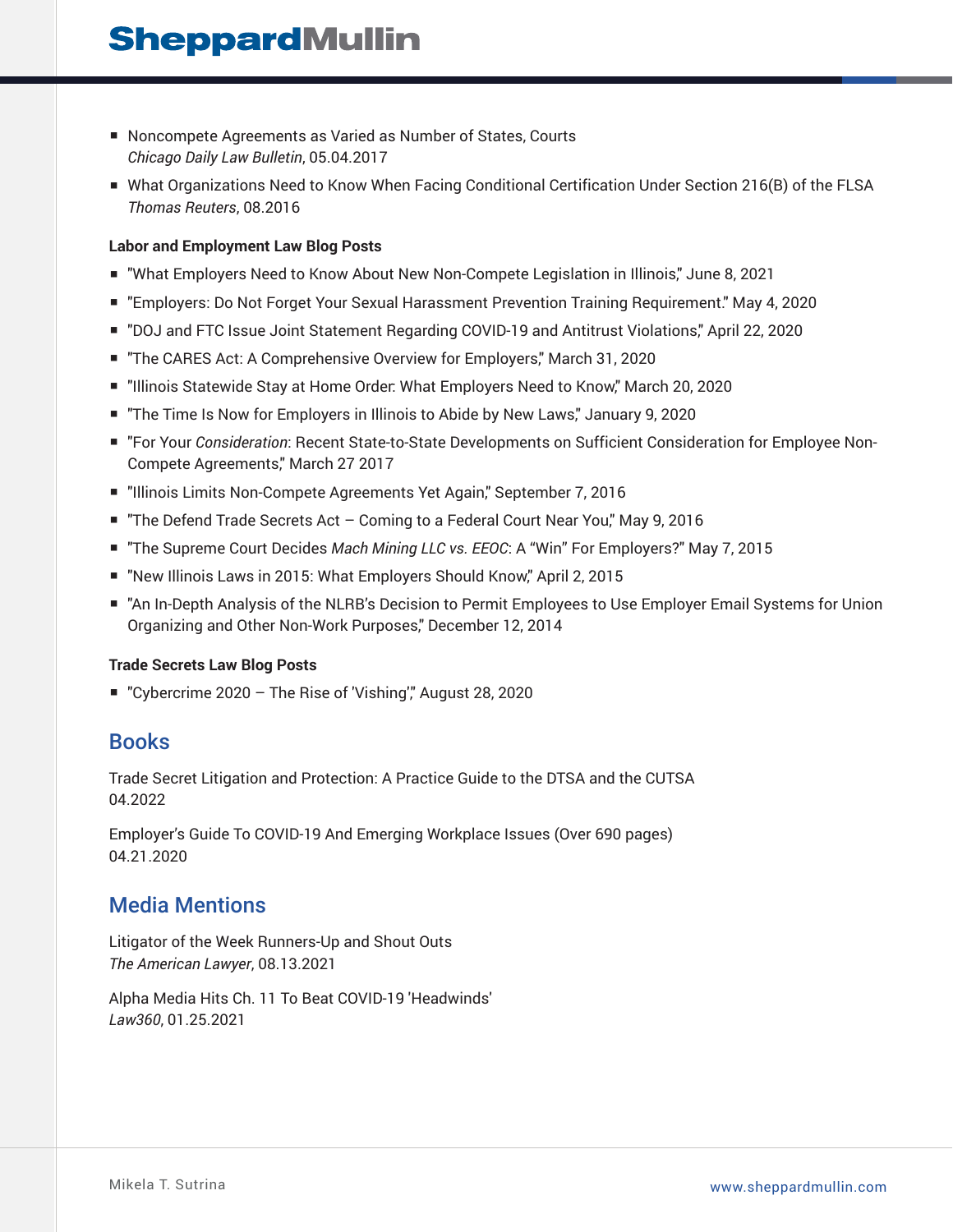Cybercriminals Target Remote Workers FBI warns employers about new wrinkle to old scams. *EHS Today*, 09.14.2020

## Speaking Engagements

"Drug Testing in the Workplace: What Employers Need to Know," Illinois Chamber of Commerce, February 24, 2015

## **Events**

Labor & Employment Spring Update Webinar, 06.09.2022

Gender Equality in the COVID-Impacted Workplace: A Global View 03.15.2022

Strategies for Navigating Stress: A Series for Healthcare Leaders via Zoom, 05.20.2021, 06.17.2021, 07.09.2021

Employee Wellness in the Time of COVID-19: Employee Mental Health and Well-Being, Vaccinations and Return to Office (Or Not) Webinar, 02.11.2021

Labor and Employment Law Update Sheppard Mullin Chicago, 11.28.2018

CLE Credits and Cocktails Sheppard Mullin Chicago 05.18.2017

Labor & Employment Breakfast Briefing - Chicago 09.10.2015

Sheppard Mullin's Labor & Employment Breakfast Briefing Series - Chicago Labor & Employment Update 06.25.2015

## Podcasts & Webinars

NY Spring Labor & Employment Update 06.09.2022

Gender Equality in the COVID-Impacted Workplace: A Global View 03.15.2022